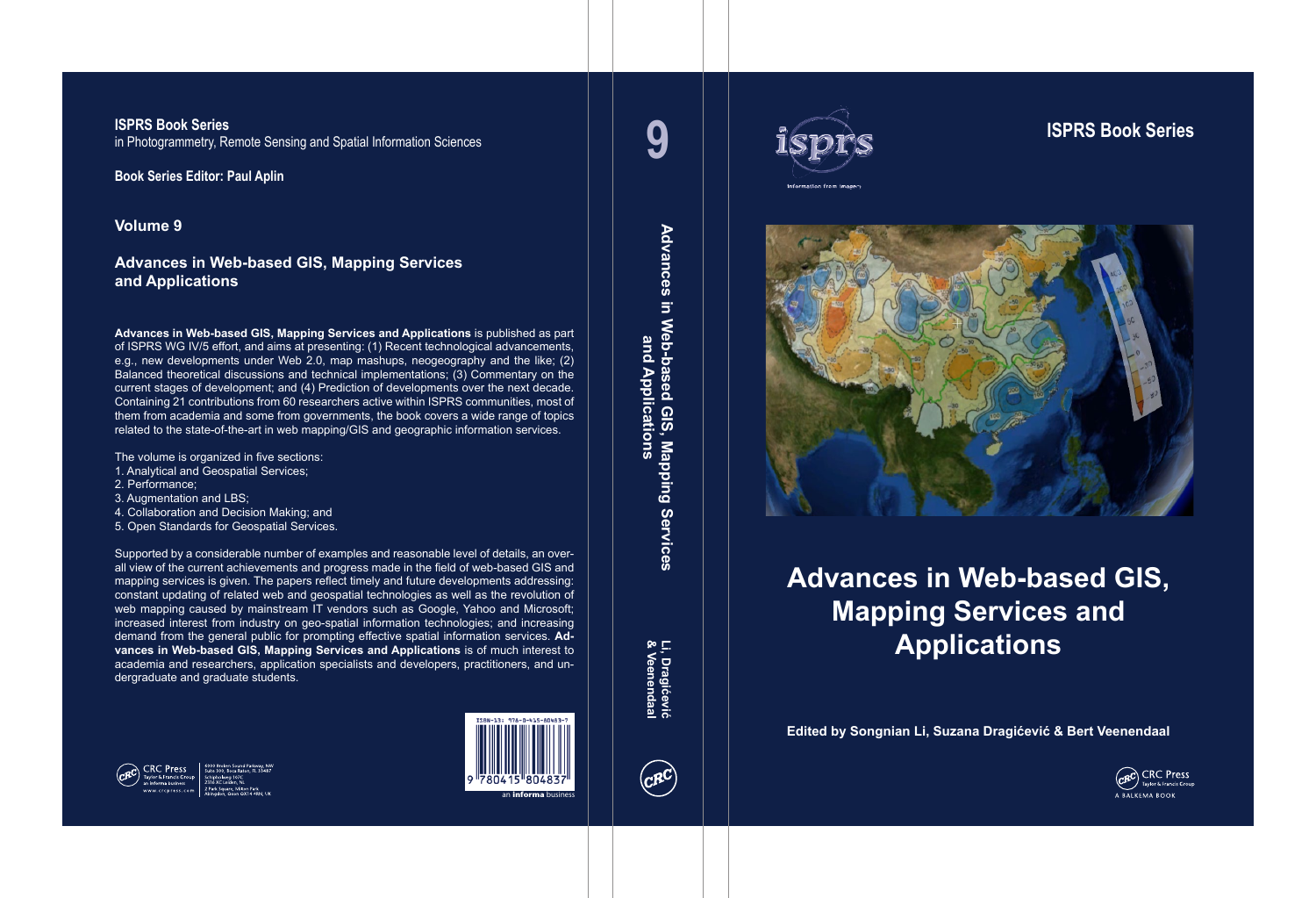## International Society for Photogrammetry and Remote Sensing (ISPRS) Book Series

*Book Series Editor* 

Paul Aplin *School of Geography The University of Nottingham Nottingham, UK*



information from imagery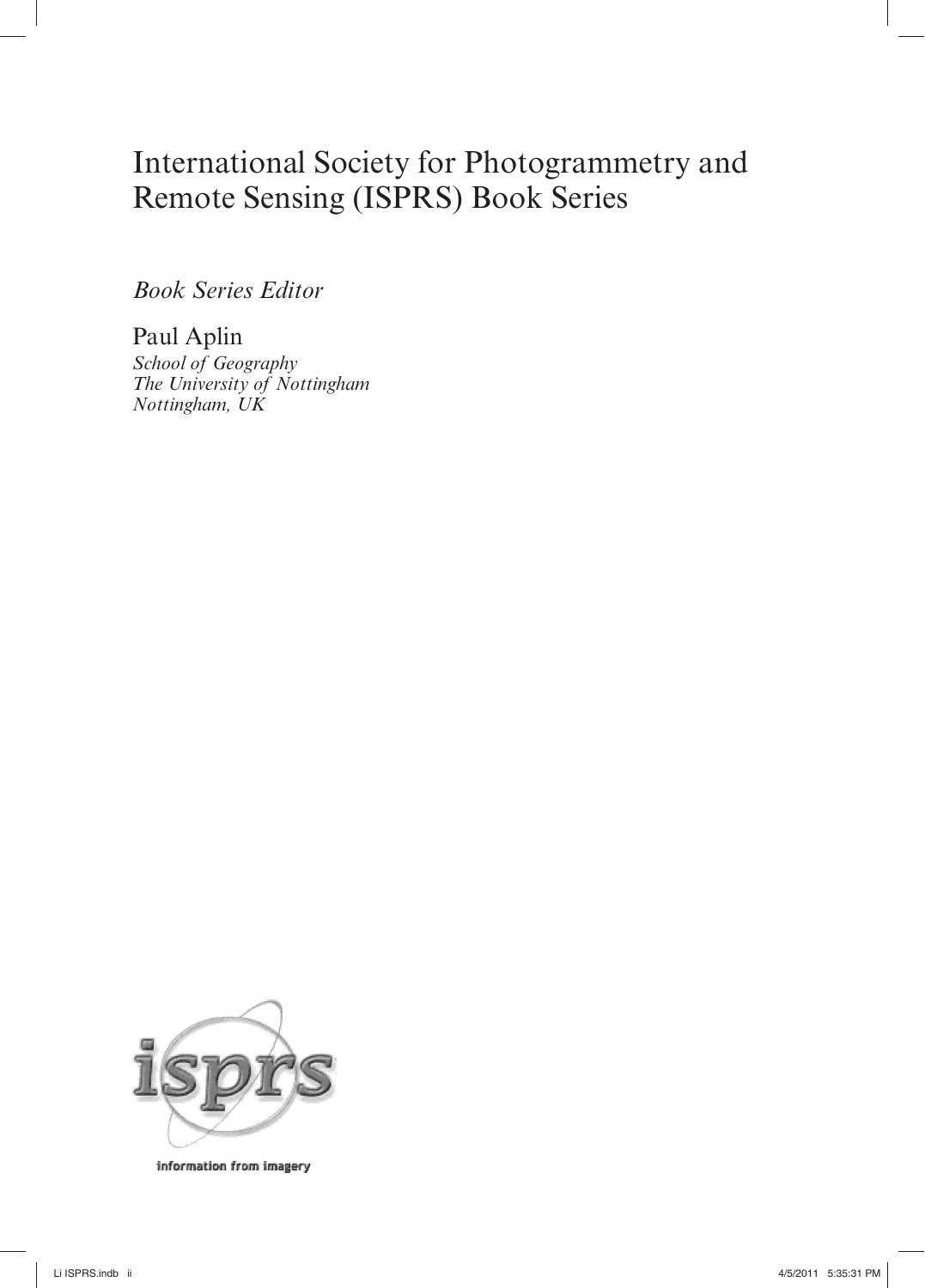## Advances in Web-based GIS, Mapping Services and Applications

*Editors*

Songnian Li

*Department of Civil Engineering, Ryerson University, Toronto, Ontario, Canada*

## Suzana Dragićević

*Department of Geography, Simon Fraser University, Burnaby, British Columbia, Canada* 

## Bert Veenendaal

*Department of Spatial Sciences, Curtin University, Perth WA, Australia* 



CRC Press is an imprint of the Taylor & Francis Group, an informa business A BALKEMA BOOK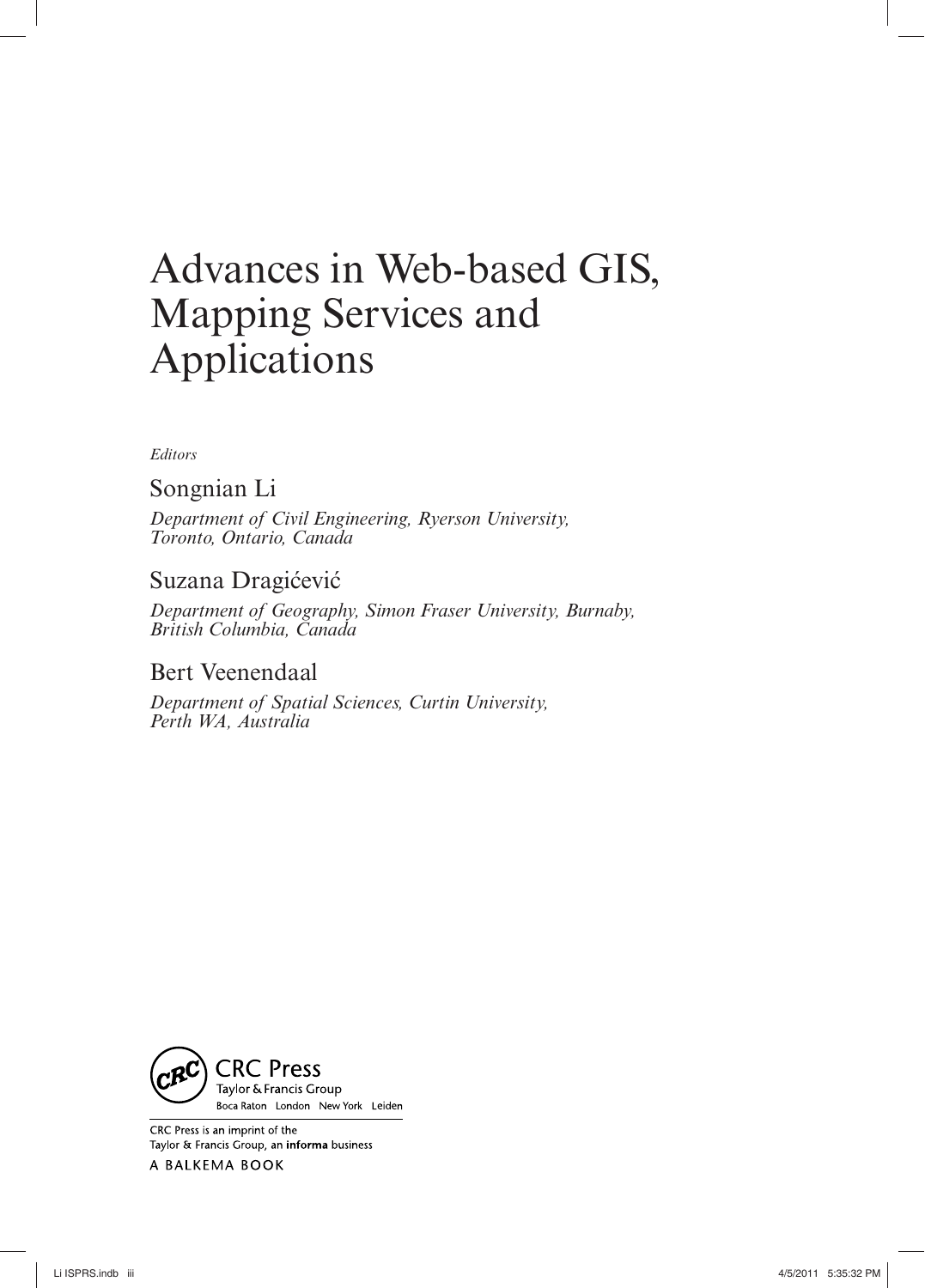Cover photo credit: The cover image shows the monthly precipitation of China visualized on GeoGlobe, developed by the State Key Lab of Information Engineering in Surveying, Mapping and Remote Sensing (LIESMARS) of Wuhan University, China. GeoGlobe is now part of the recently launched Chinese Map World (www.tianditu.com). In the image, the color indicates the amount of rainfall.

*CRC Press/Balkema is an imprint of the Taylor & Francis Group, an informa business*

© 2011 Taylor & Francis Group, London, UK

Typeset by Vikatan Publishing Solutions (P) Ltd., Chennai, India Printed and bound in Great Britain by Antony Rowe (A CPI-group Company), Chippenham, **Wiltshire** 

All rights reserved. No part of this publication or the information contained herein may be reproduced, stored in a retrieval system, or transmitted in any form or by any means, electronic, mechanical, by photocopying, recording or otherwise, without written prior permission from the publisher.

Although all care is taken to ensure integrity and the quality of this publication and the information herein, no responsibility is assumed by the publishers nor the author for any damage to the property or persons as a result of operation or use of this publication and/or the information contained herein.

Published by: CRC Press/Balkema P.O. Box 447, 2300 AK Leiden, The Netherlands e-mail: Pub.NL@taylorandfrancis.com www.crcpress.com – www.taylorandfrancis.co.uk – www.balkema.nl

*British Library Cataloguing in Publication Data*

*Library of Congress Cataloging-in-Publication Data*

Advances in web-based GIS, mapping services and applications / editors Songnian Li, Suzana Dragicevic, Bert Veenendaal.

p. cm.

Includes bibliographical references and index.

ISBN 978-0-415-80483-7 (hardback)

 1. Geographic information systems. 2. Geography--Computer network resources. 3. World Wide Web. I. Li, Songnian. II. Dragicevic, Suzana, III. Veenendaal, Bert.

G70.212.A426 2011

910.285--dc22

2011012049

ISBN: 978-0-415-80483-7 (Hbk) ISBN: 978-0-203-80566-4 (eBook)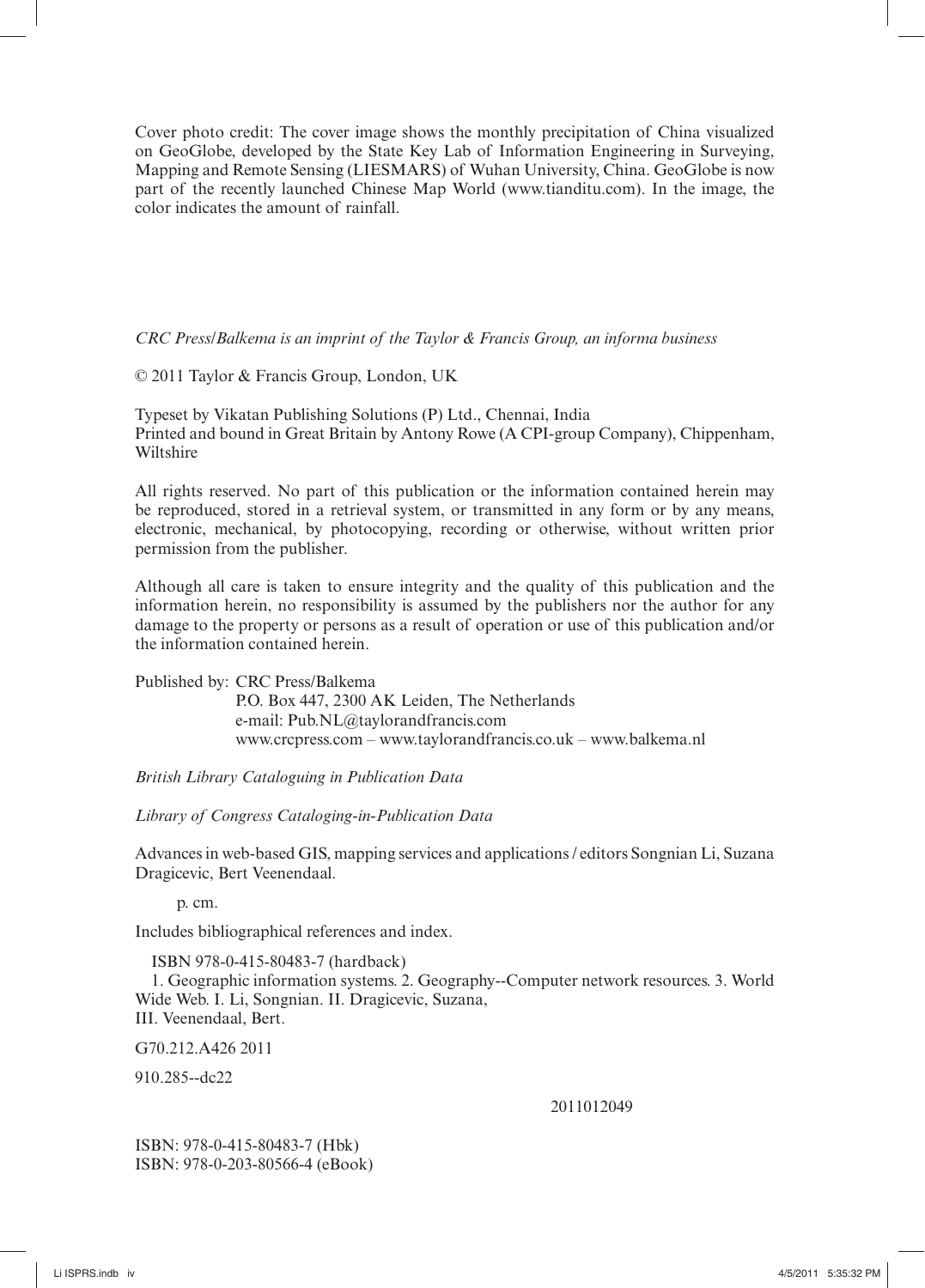## Table of contents

| Preface                                                                                                                                                            | vii            |
|--------------------------------------------------------------------------------------------------------------------------------------------------------------------|----------------|
| Acknowledgements                                                                                                                                                   | ix             |
| Contributors                                                                                                                                                       | xi             |
| <i>Introduction</i>                                                                                                                                                |                |
| Advances, challenges and future directions in web-based GIS, mapping services<br>and applications<br>Songnian Li, Bert Veenendaal & Suzana Dragićević              | $\mathfrak{Z}$ |
| Analytical and geospatial services                                                                                                                                 |                |
| Geography 2.0—A mash-up perspective<br>T. Edwin Chow                                                                                                               | 15             |
| GeoClustering: A web service for geospatial clustering<br>Jin Wang, Xin Wang & Steve H.L. Liang                                                                    | 37             |
| Creating GIS simulation models on a TeraGrid-enabled geospatial web portal:<br>A demonstration of geospatial cyberinfrastructure<br>Ming Hsiang Tsou & Ick-Hoi Kim | 55             |
| An OGC Web Processing Service for automated interpolation<br>Jan Dürrfeld, Jochen Bisier & Edzer Pebesma                                                           | 71             |
| GeoGlobe: A Virtual Globe for multi-source geospatial information<br>integration and service<br>Jianya Gong, Longgang Xiang, Jin Chen, Peng Yue & Yi Liu           | 85             |
| Building web services for public sector information and the geospatial web<br>David Pullar, David Torpie & Tim Barker                                              | 109            |
| Performance                                                                                                                                                        |                |
| WebGIS performance issues and solutions<br>Chaowei Yang, Huayi Wu, Qunying Huang, Zhenlong Li, Jing Li, Wenwen Li,<br>Lizhi Miao & Min Sun                         | 121            |
| Data reduction techniques for web and mobile GIS<br>Michela Bertolotto & Gavin McArdle                                                                             | 139            |
| A load balancing method to support spatial analysis in XML/GML/SVG-based WebGIS<br>Haosheng Huang, Yan Li & Georg Gartner                                          | 153            |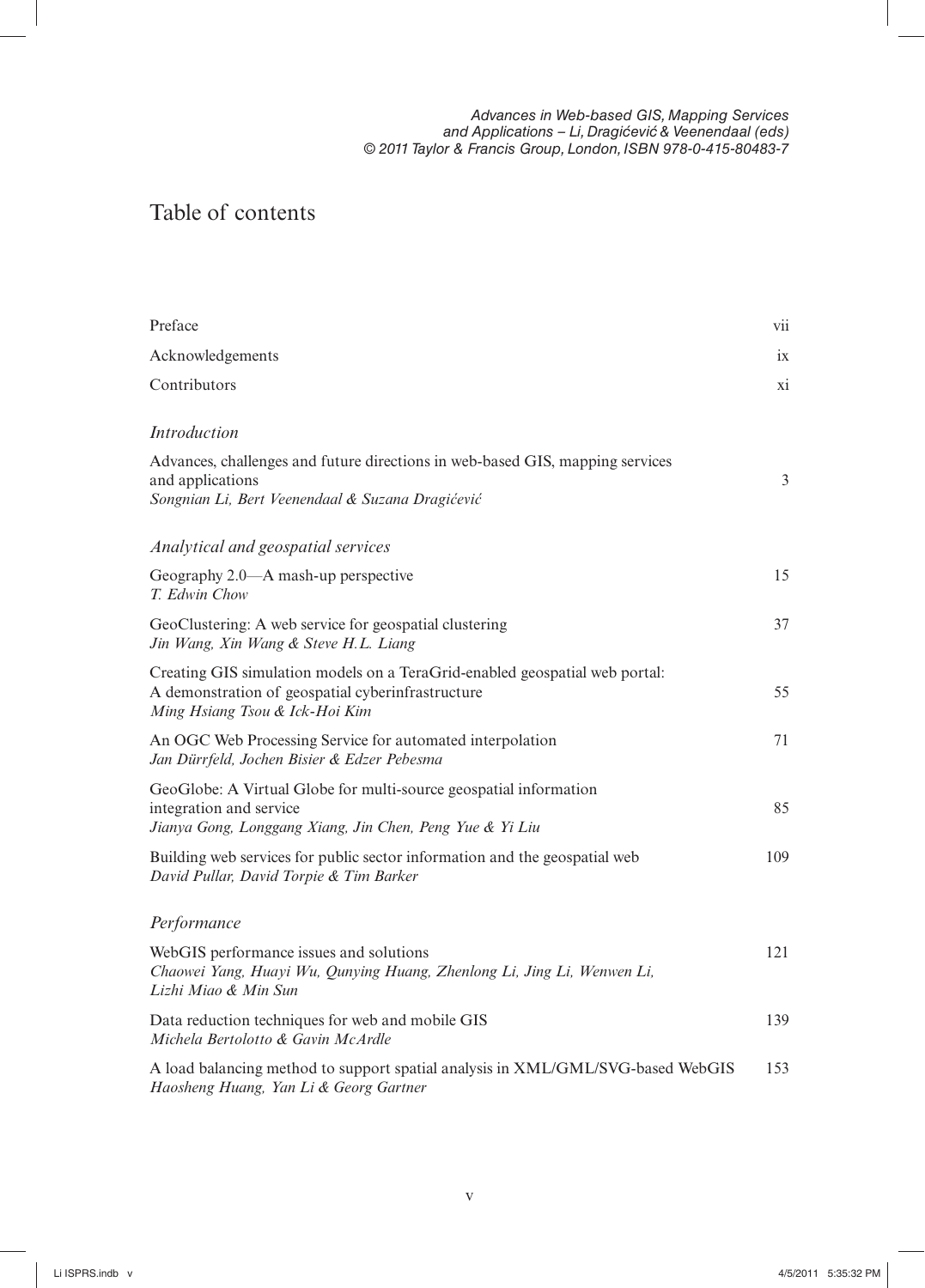| Augmentation and location-based services                                                                                                                      |     |
|---------------------------------------------------------------------------------------------------------------------------------------------------------------|-----|
| Geolocating for web based geospatial applications<br>Bert Veenendaal, Jacob Delfos & Tele Tan                                                                 | 171 |
| The mobile web: Lessons from mobile augmented reality<br>Sylvie Daniel & Robin M. Harrap                                                                      | 185 |
| A survey on augmented maps and environments: Approaches, interactions<br>and applications<br>Gerhard Schall, Johannes Schöning, Volker Paelke & Georg Gartner | 207 |
| Collaboration and decision making                                                                                                                             |     |
| Map-chatting within the geospatial web<br>G. Brent Hall & Michael G. Leahy                                                                                    | 229 |
| Jump-starting the next level of online geospatial collaboration: Lessons<br>from AfricaMap<br>Benjamin Lewis & Weihe Guan                                     | 255 |
| A geospatial Web Application to Map Observations and Opinions<br>in Environmental Planning<br>Claus Rinner, Jyothi Kumari & Sepehr Mavedati                   | 277 |
| Web-based collaboration and decision making in GIS-built virtual environments<br>Christian Stock, Ian D. Bishop, Haohui Chen, Marcos Nino-Ruiz & Peter Wang   | 293 |
| Development and challenges of using web-based GIS for health applications<br>Sheng Gao, Darka Mioc, Xiaolun Yi, Harold Boley & François Anton                 | 311 |
| Open standards for geospatial services                                                                                                                        |     |
| OGC standards: Enabling the geospatial web<br>Carl Reed                                                                                                       | 327 |
| Vector data formats in internet based geoservices<br>Franz-Josef Behr, Kai Holschuh, Detlev Wagner & Rita Zlotnikova                                          | 349 |
| Geospatial catalogue web/grid service<br>Aijun Chen & Liping Di                                                                                               | 369 |
| Author index                                                                                                                                                  | 381 |
| Keyword index                                                                                                                                                 | 383 |
| <b>ISPRS Book Series</b>                                                                                                                                      | 385 |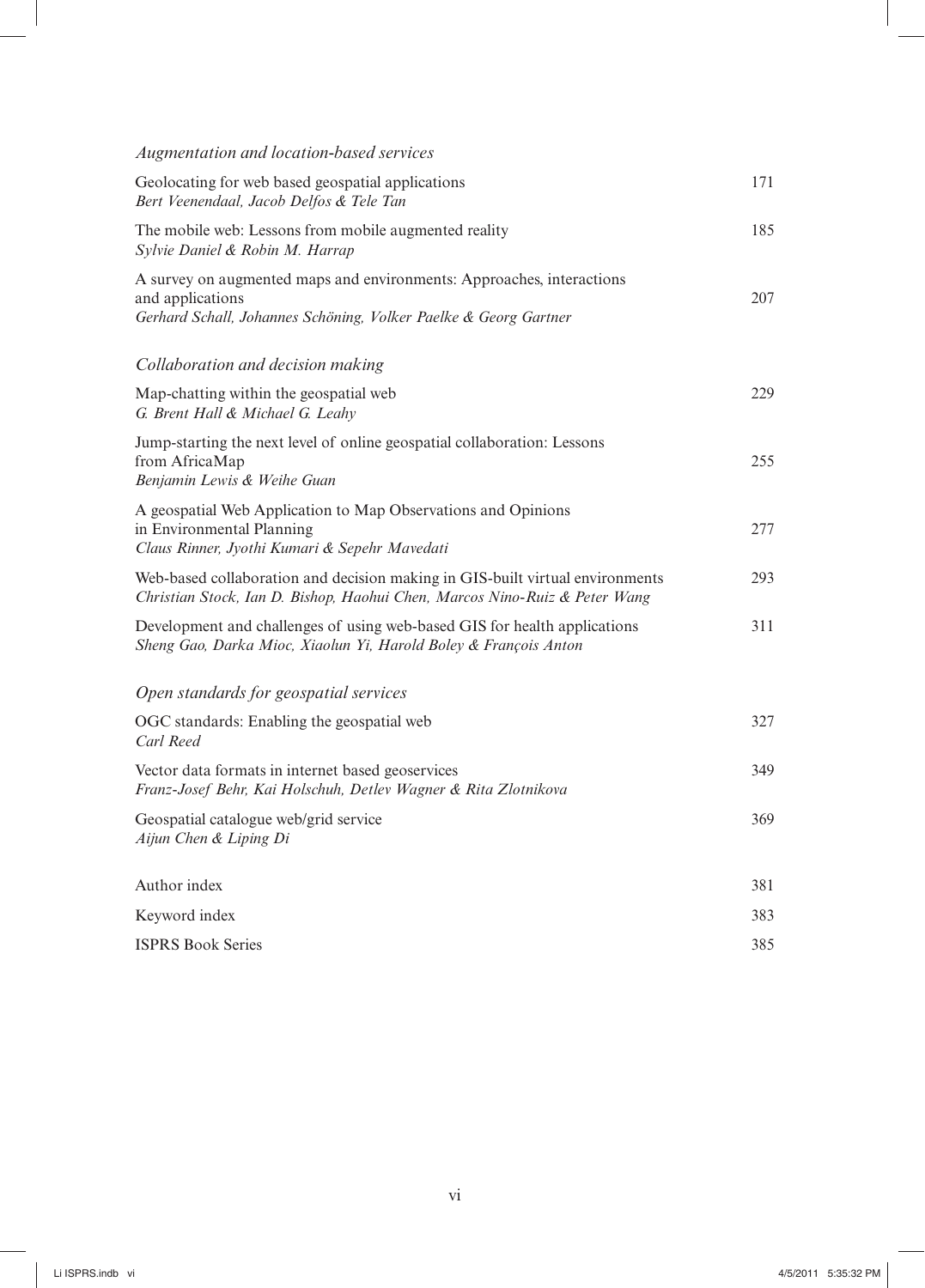### Preface

Web mapping/GIS is the process of designing, implementing, generating and delivering maps, geospatial data and Geographic Information Systems (GIS) functionality or services on the Web. Primarily focusing on technological issues, this field increasingly includes theoretic aspects such as cartographic design, theory and principles, social and organizational issues and applications. Given the recent advances led by mainstream Information Technology (IT) developers, the need to examine these issues becomes increasingly critical.

This book volume, *Advances in Web-based GIS, Mapping Services and Applications*, aims at examining both theoretical/technological advancements and social/organizational issues in the field of web-based GIS and mapping services and applications. It presents an overall view of current progress and achievements with considerable technical details and examples. The contents address: 1) constant updating of related web and geospatial technologies as well as the revolution of web mapping caused by mainstream IT vendors such as Google, Yahoo and Microsoft; 2) increased interest in geospatial information technologies from the industry; and 3) increasing demand from the general public for prompt and effective online access to geospatial information. All contributing chapters were advised to consider: 1) inclusion of recent technological advancements, especially new developments under Web 2.0, map mashups, neogeography, and the like; 2) balanced theoretical discussions and technical implementations; 3) commentary on the current stages of development; and 4) prediction of future developments over the next decade.

The original recommended topics and themes, as listed in the call for chapter proposals, include:

- Web 2.0, neogeography, and map mashups
- Technologies providing new service-oriented, distributed architectures, e.g., web services, SOA, P2P, grid computing, etc.
- Technologies enhancing web interaction with maps and spatial representations, e.g., Ajax, SVG, GeoRSS, etc.
- Advances in virtual earth technologies
- Open source and open standards as related to web GIS/mapping
- Web-based spatial decision support
- Applications in public participation
- Geospatially-enabled workflow processes for automating web-based geospatial services
- Content and knowledge mapping
- Social mapping and networking
- New service and application models such as SaaS
- Data quality and integration, date policies, privacy and ownership
- Quality of web-based geospatial services and processes
- Impact of Web 2.0 on enterprise-wide web GIS/mapping and location services

While many of these topics have been addressed in this book volume, we feel that what needs to be further studied is related to social and organizational issues in the field of webbased GIS and mapping services and applications, as well as an assessment of the impact of Web 2.0 and more recently emerged web 3.0 on enterprise-wide web GIS/mapping and location services. We would like to see more research into, for example, data policies, privacy and ownership, quality assurance and acceptable use policies, especially for crowd-sourcing and community-generated geographic content technologies and applications.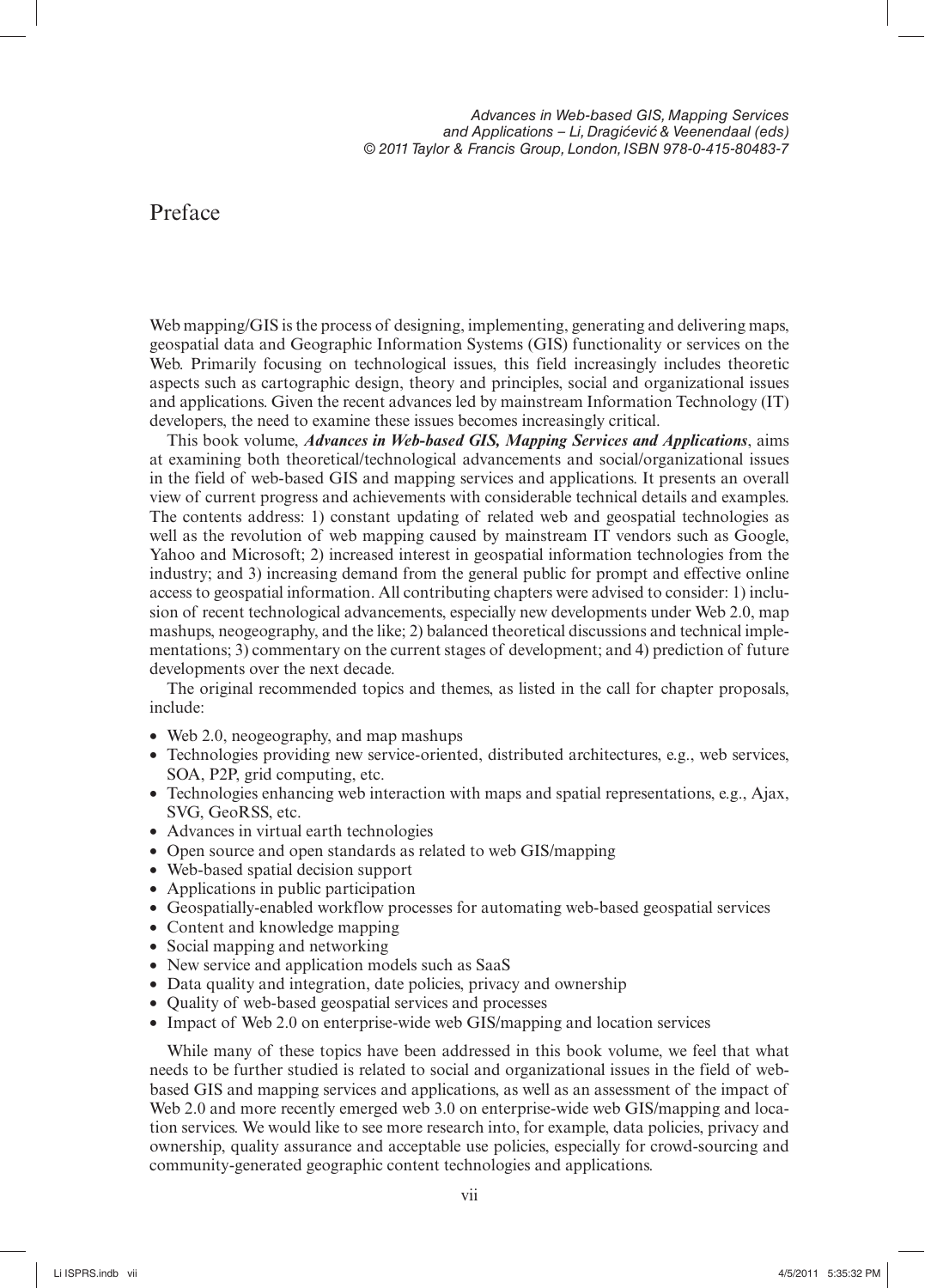In addition to the introductory chapter, the book includes 20 accepted chapters after double-blind peer review processes, which are organized into the following six sections:

#### SECTION 1: INTRODUCTION

An introductory chapter is included to present an overview of recent advances in web-based GIS, mapping services and applications, and identified some of issues and challenges faced by researchers and professionals in the field.

### SECTION 2: ANALYTICAL AND GEOSPATIAL WEB SERVICES

This section includes six chapters focusing on various state-of-the-art geographic information web and processing services, ranging from analytical, simulation and virtual visualization uses to building web services and mashups.

#### SECTION 3: PERFORMANCE

Three chapters included in this section present some recent studies on techniques and solutions to enhance the performance of web mapping and services.

### SECTION 4: AUGMENTATION AND MOBILE MAPPING

Mobile applications are increasingly using better positioning techniques and augmented reality. The three chapters in this section describe recent developments and advances in geolocating using a range of positioning systems, and augmented systems and environments for use in mobile mapping.

#### SECTION 5: COLLABORATION AND DECISION MAKING

This section covers the developments in both traditional application areas such as decision support and public participation, and new emerging areas such as social mapping and collaboration. Application cases exemplify the developments in some emerging areas. Five chapters are included in this section.

#### SECTION 6: OPEN STANDARDS FOR GEOSPATIAL SERVICES

The three chapters in this section retrieve some aspects of open standards and their use in developing web-based geospatial services.

The volume is aimed at researchers, application specialists and developers, practitioners and students who work or have an interest in the area of web GIS/mapping and its application for business, government services, communities, enterprise computing and social networking.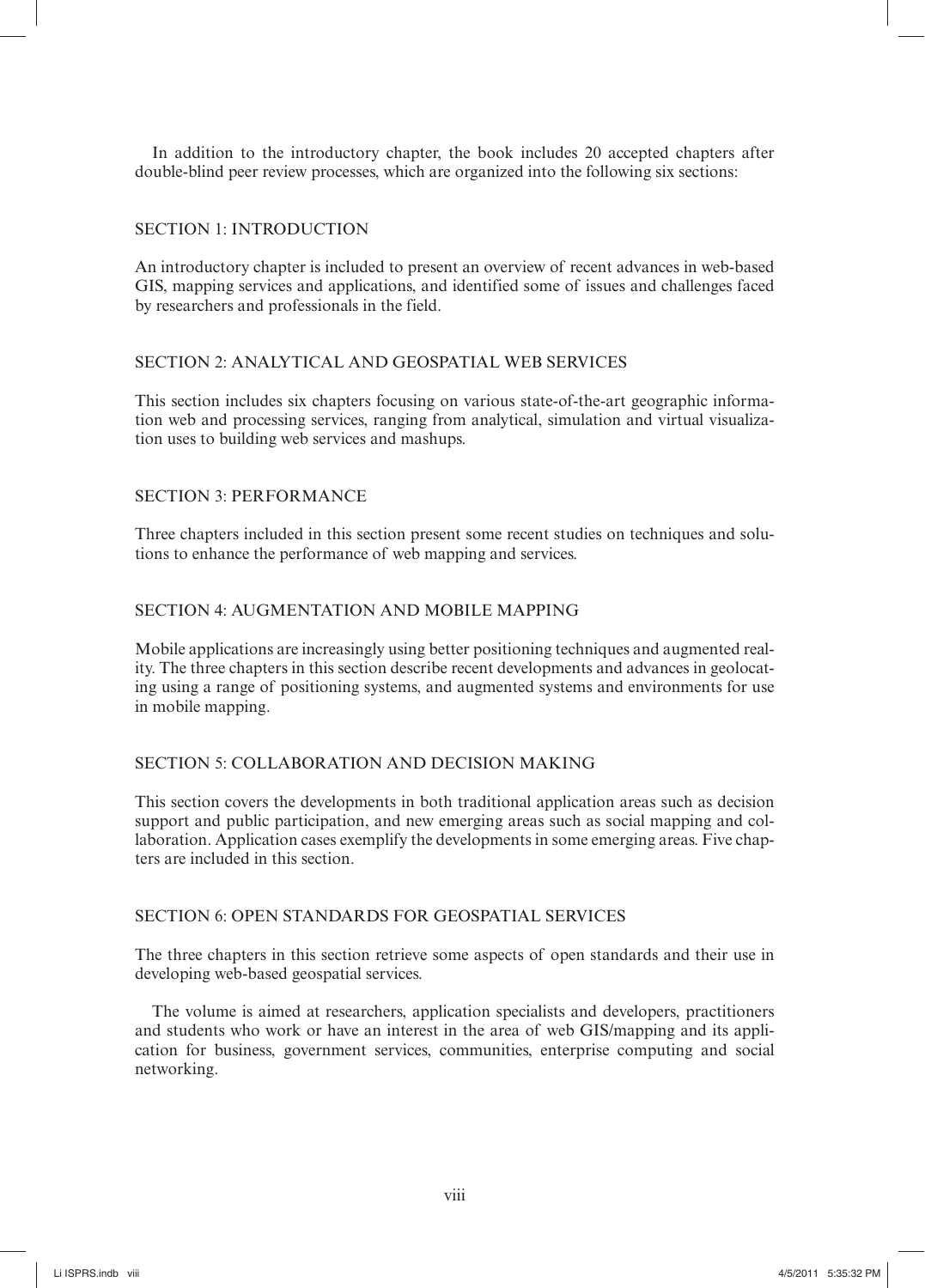Acknowledgements

The editors of this ISPRS book volume would like to acknowledge many colleagues who have contributed to the publication of the book in preparing, authoring and reviewing chapters as well as providing administrative assistance in the final compilation. Without their invaluable help and support, the book would not have been published.

All chapters included in the book have gone through a rigorous double-blind peer review process. We are grateful to all the reviewers including chapter authors and many external researchers in the field who kindly agreed to review the chapters. Our special thanks go to the following reviewers who are not a chapter author: Shivanand Balram, Mustafa Berber, Soheil Borousshaki, Guoray Cai, Rosaline Canessa, Rob Corner, Matt Duckham, Mark Gahegan, Nick Hedley, Shunfu Hu, Bin Jiang, Anthony Jjumba, Ari Jolma, Carsten Kessler, Menno-Jan Kraak, Jane Law, Lingkui Meng, Martin Meyers, Ahmed Mohamed, Mir Abolfazl Mostafavi, Zigiang Ou, Theresa Rhyne, Xianfeng Song, Tele Tan, Jianguo Wang, Geoff West, Stephan Winter, and Paul Zandbergen.

We wish to acknowledge the editorial and professional guidance given by the ISPRS book series editor, Mr. Paul Aplin, and the editing and management staff at CRC Press / Balkema, Taylor & Francis Group, Mr. Léon Bijnsdorp, Mrs. Désirée de Blok, and Mr. Richard Gundel. Mr. Paul Aplin provided much editorial advice and an overall review of all accepted chapters to ensure the quality of the book. Mr. Léon Bijnsdorp, Mrs. Désirée de Blok, and Mr. Richard Gundel assisted us by kindly answering questions during the book editing and publication processes.

All the chapter authors deserve our special thanks for their time and effort spent on chapter proposals, full chapter preparations, and chapter revisions addressing reviewers' feedback. We thank them for their patience in this long and sometimes arduous editing process. It was our great pleasure to work with 60 authors on different aspects of web mapping, GIS and services, to collectively produce this book and make it available on the desks of many readers. Finally, we would like to acknowledge the National Science and Engineering Research Council (NSERC) and GEOmatics for Informed DEcisions (GEOIDE) for providing support to editors' research programs that are related to this book project.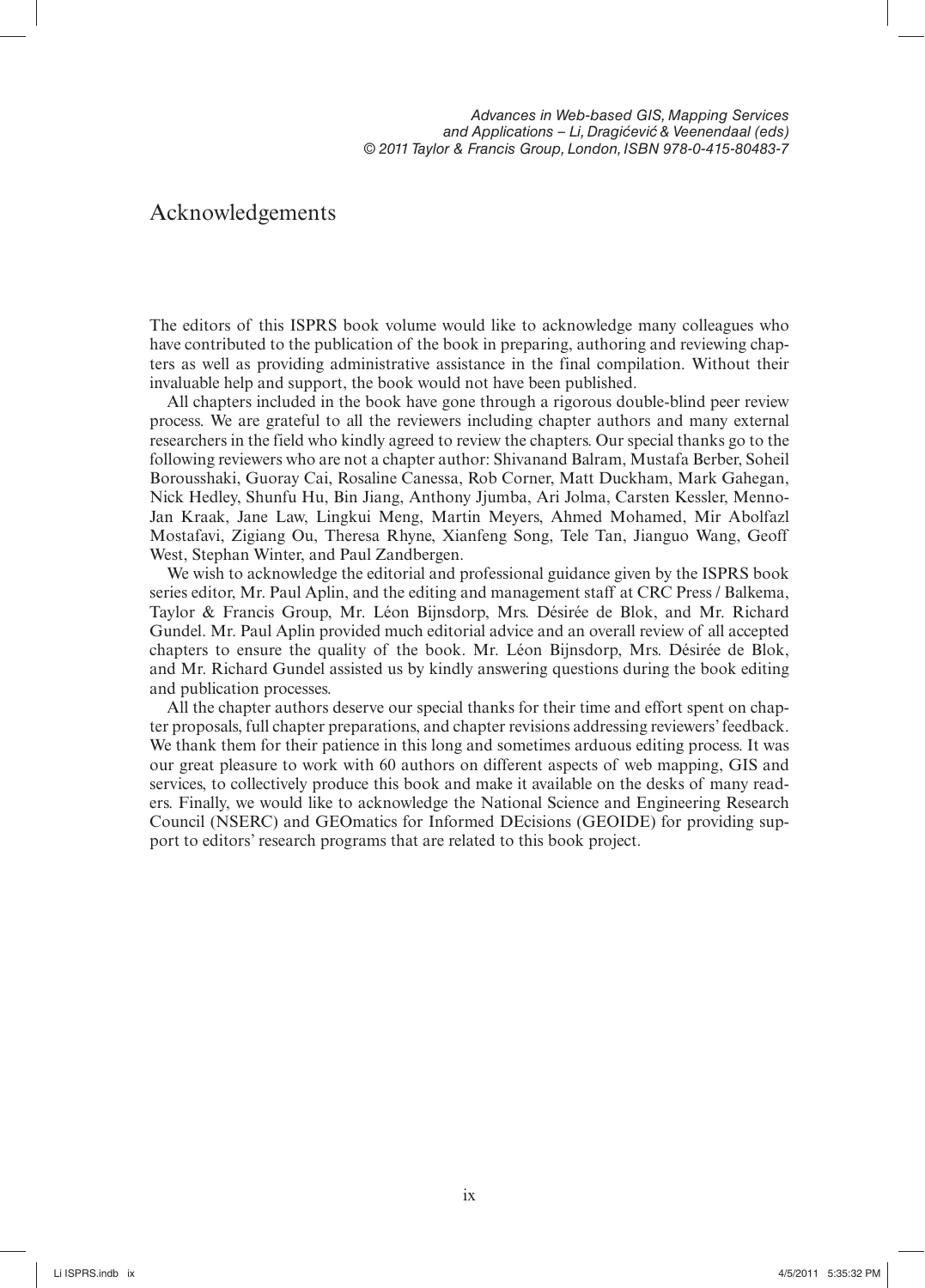## Contributors

#### **Anton, François**

Department of Informatics and Mathematical Modelling, Technical University of Denmark, Denmark, Email: fa@imm.dtu.dk

#### **Barker, Tim**

Queensland Treasury, Brisbane, Australia, 4000, Email: tim.barker@derm.qld.gov.au

#### **Behr, Franz-Josef**

Faculty of Geomatics, Computer Science and Mathematics, Stuttgart University of Applied Sciences Schellingstr 24, 70174 Stuttgart, Germany, Email: franz-josef.behr@hftstuttgart.de

#### **Bertolotto, Michela**

School of Computer Science and Informatics, University College Dublin, Belfield, Dublin 4, Ireland, Email: michela.bertolotto@ucd.ie

#### **Bishop, Ian D.**

Department of Geomatics, The University of Melbourne, Parkville, VIC 3010, Australia, Email: i.bishop@unimelb.edu.au

#### **Bisier, Jochen**

Institute for Geoinformatics, University of Muenster, Weseler Strasse 253, 48151 Mnnster, Germany, Email: j.m.b@uni-muenster.de

#### **Boley, Harold**

Institute for Information Technology, NRC, Fredericton, NB, Canada, Email: Harold. Boley@nrc-cnrc.gc.ca

#### **Chen, Aijun**

Center for Spatial Information Science and Systems, George Mason University, 6301 Ivy Lane, Ste. 620, Greenbelt, MD 20770, USA, Email: achen6@gmu.edu

#### **Chen, Haohui**

Department of Geomatics, The University of Melbourne, Parkville, VIC 3010, Australia, Email: h.chen22@pgrad.unimelb.edu.au

#### **Chen, Jin**

State Key Laboratory of Information Engineering in Surveying, Mapping and Remote Sensing, Wuhan University, 129 Luoyu Road, Wuhan, Hubei, 430072, China, Email: jchen@whu.edu.cn

#### **Chow, T. Edwin**

Department of Geography, Texas State University—San Marcos, ELA 374, 601 University Dr., San Marcos, TX 78666, USA, Email: chow@txstate.edu

#### **Daniel, Sylvie**

Department of Geomatics Science, Laval University, Quebec City, Quebec, Canada G1V 0A6, Email: sylvie.daniel@scg.ulaval.ca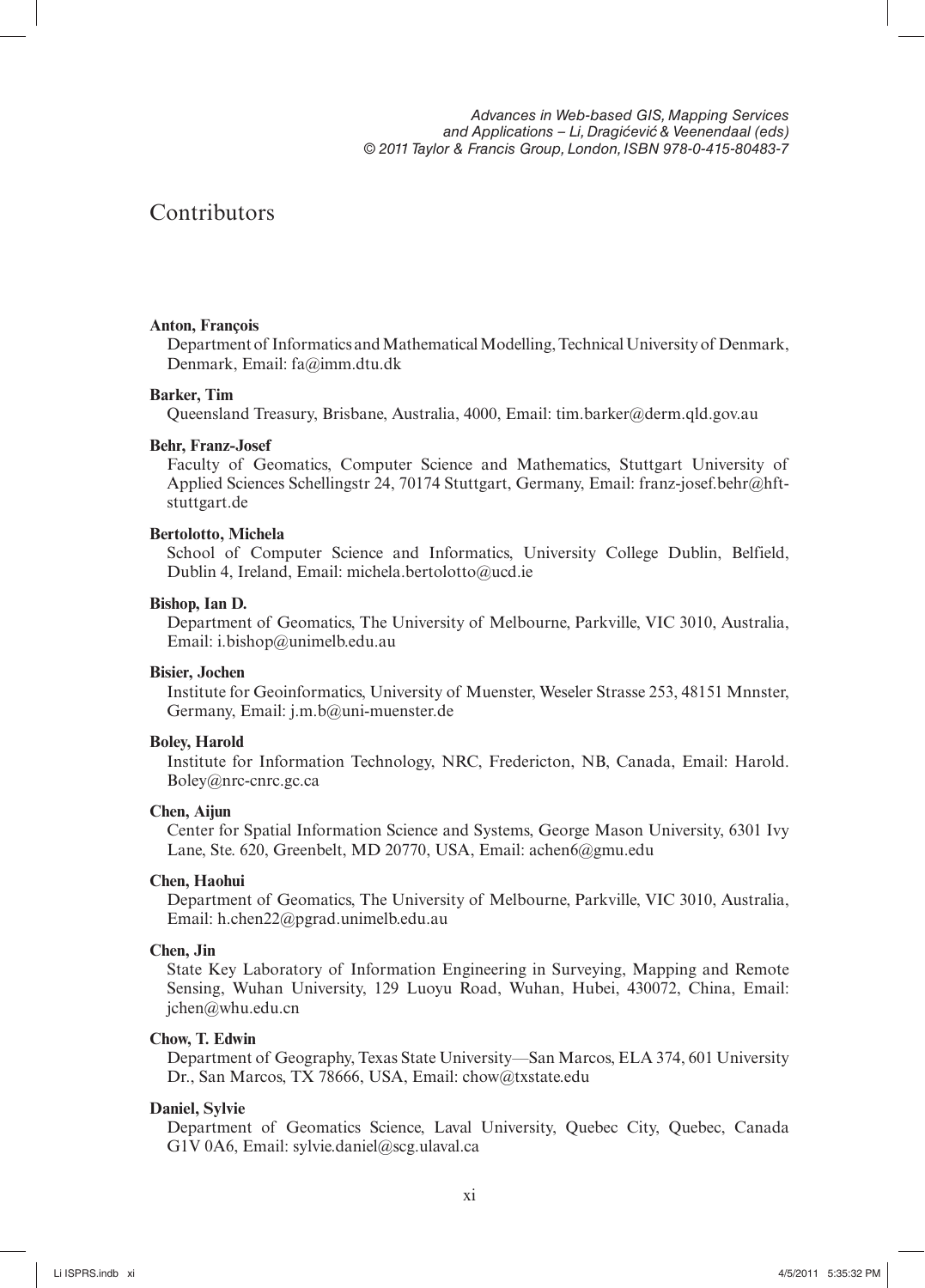#### **Delfos, Jacob**

Department of Spatial Sciences, Curtin University, Box U1987, Perth, Western Australia, Australia 6845, Email: Jacob.delfos@postgrad.curtin.edu.au

#### **Di, Liping**

Center for Spatial Information Science and Systems, George Mason University, 6301 Ivy Lane, Ste. 620, Greenbelt, MD 20770, USA, Email: ldi@gmu.edu

#### **Dragićević, Suzana**

Department of Geography, Simon Fraser University, 8888 University Drive, Burnaby, BC, V5A 1S6 Canada, Email: suzanad@sfu.ca

#### **Dürrfeld, Jan**

Institute for Geoinformatics, University of Muenster, Weseler Strasse 253, 48151 Muenster, Germany, Email: jan.duerrfeld@uni-muenster.de

#### **Gao, Sheng**

Department of Geodesy and Geomatics Engineering, UNB, Fredericton, New Brunswick, Canada, Email: sheng.gao@unb.ca

#### **Gartner, Georg**

Institute of Geoinformation and Cartography, Vienna University of Technology, Gusshausstrasse 30/E127-2, Vienna, A-1040, Austria, Email: georg.gartner@tuwien.ac.at

#### **Gong, Jianya**

State Key Laboratory of Information Engineering in Surveying, Mapping and Remote Sensing, Wuhan University, 129 Luoyu Road, Wuhan, Hubei, 430072, China, Email: geogjy@163.net

#### **Guan, Weihe (Wendy)**

Center for Geographic Analysis, Harvard University, 1737 Cambridge Street, Suite 350, Cambridge, Massachusetts, 02138, USA, Email: wguan@cga.harvard.edu

#### **Hall, G. Brent**

School of Surveying, University of Otago, P.O. Box 56 Dunedin, New Zealand, Email: brent.hall@otago.ac.nz

#### **Harrap, Robin M.**

Department of Geological Sciences, Queen's University, Kingston, Ontario, Canada K7L 3N6, Email: harrap@geol.queensu.ca

#### **Holschuh, Kai**

Marketing and Intercultural Management, Karlshochschule International University, Karlstr 36, 76133 Karlsruhe, Germany, Email: kholschuh@karlshochschule.de

#### **Huang, Haosheng**

Institute of Geoinformation and Cartography, Vienna University of Technology, Gusshausstrasse 30/E127-2, Vienna, A-1040, Austria, Email: huanghaosheng@gmail.com

#### **Huang, Qunying**

Joint Center for Intelligent Spatial Computing, George Mason University, Fairfax, VA, 22030, USA, Email: qhuang1@gmu.edu

#### **Kim, Ick-Hoi**

Department of Geography, San Diego State University, 5500 Campanile Drive, San Diego, California, USA, Email: ikim@rohan.sdsu.edu

#### **Kumari, Jyothi**

Department of Geography, Ryerson University, 350 Victoria Street, Toronto, Ontario, M5B 2K3, Canada, Email: jyothi.kumari@bordeaux.inra.fr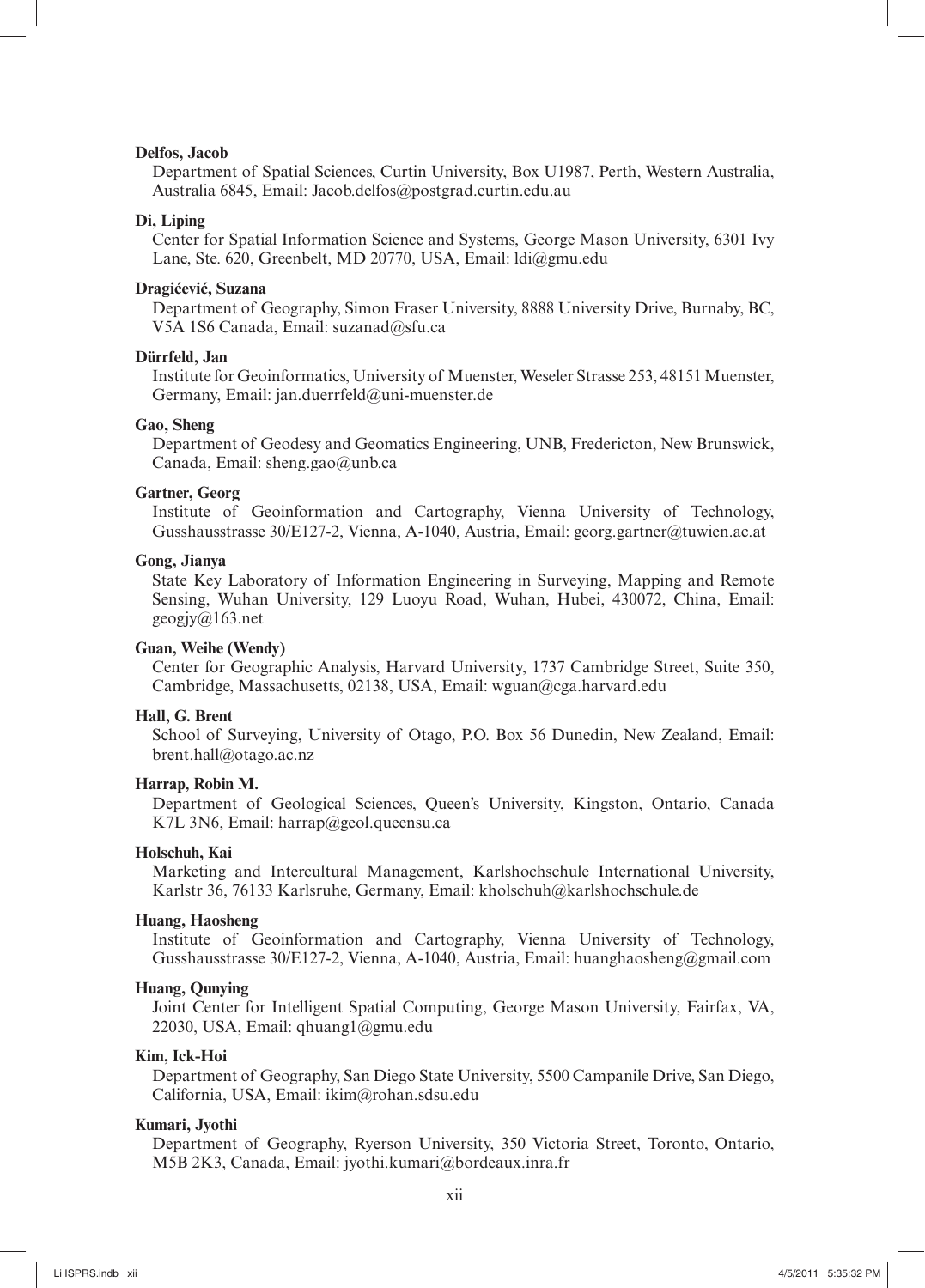#### **Leahy, Michael G.**

Department of Geography and Environmental Studies, Wilfrid Laurier University, Waterloo, Ontario N2L 3C5, Canada, Email: mgleahy@alumni.uwaterloo.ca

#### **Lewis, Benjamin**

Center for Geographic Analysis, Harvard University, 1737 Cambridge Street, Suite 350, Cambridge, Massachusetts, 02138, USA, Email: blewis@cga.harvard.edu

#### **Li, Jing**

Joint Center for Intelligent Spatial Computing, George Mason University, Fairfax, VA, 22030, USA, Email: jlih@gmu.edu

#### **Li, Songnian**

Department of Civil Engineering, Ryerson University, 350 Victoria Street, Toronto, Ontario, M5B 2K3, Canada, Email: snli@ryerson.ca

#### **Li, Wenwen**

Joint Center for Intelligent Spatial Computing, George Mason University, Fairfax, VA, 22030, USA, Email: wli6@gmu.edu

#### **Li, Yan**

Spatial Information Research Center, South China Normal University, Shipai, Tianhe, Guangzhou, 510631, China, Email: yanli@scnu.edu.cn

#### **Li, Zhenlong**

Joint Center for Intelligent Spatial Computing, George Mason University, Fairfax, VA, 22030, USA, Email: zli1@gmu.edu

#### **Liang, Steve H.L.**

Department of Geomatics Engineering, University of Calgary, 2500 University Drive NW, Calgary, Alberta, Canada, Email: steve.liang@ucalgary.ca

#### **Liu, Yi**

School of Geodesy and Geomatics, Wuhan University, 129 Luoyu Road, Wuhan, Hubei, 430072, China, Email: liuyiwhu@gmail.com

#### **Mavedati, Sepehr**

Department of Geography, University of Toronto, 100 St. George Street, Toronto, Ontario, M5S 3G3, Canada, Email:

#### **McArdle, Gavin**

School of Computer Science and Informatics, University College Dublin, Belfield, Dublin 4, Ireland, Email: gavin.mcardle@ucd.ie

#### **Miao, Lizhi**

Joint Center for Intelligent Spatial Computing, George Mason University, Fairfax, VA, 22030, USA, Email: lmiao@gmu.edu

#### **Mioc, Darka**

National Space Institute, Technical University of Denmark, Denmark, Email: mioc@ space.dtu.dk

#### **Nino-Ruiz, Marcos**

Department of Geomatics, The University of Melbourne, Parkville, VIC 3010, Australia, Email: m.ninoruiz@pgrad.unimelb.edu.au

#### **Paelke, Volker**

Institut de Geomàtica, Barcelona, Av. Carl Friedrich Gauss, 11 – Parc Mediterrani de la Tecnologia – E-08860 Castelldefels, Spain, Email: Volker.paelke@ideg.es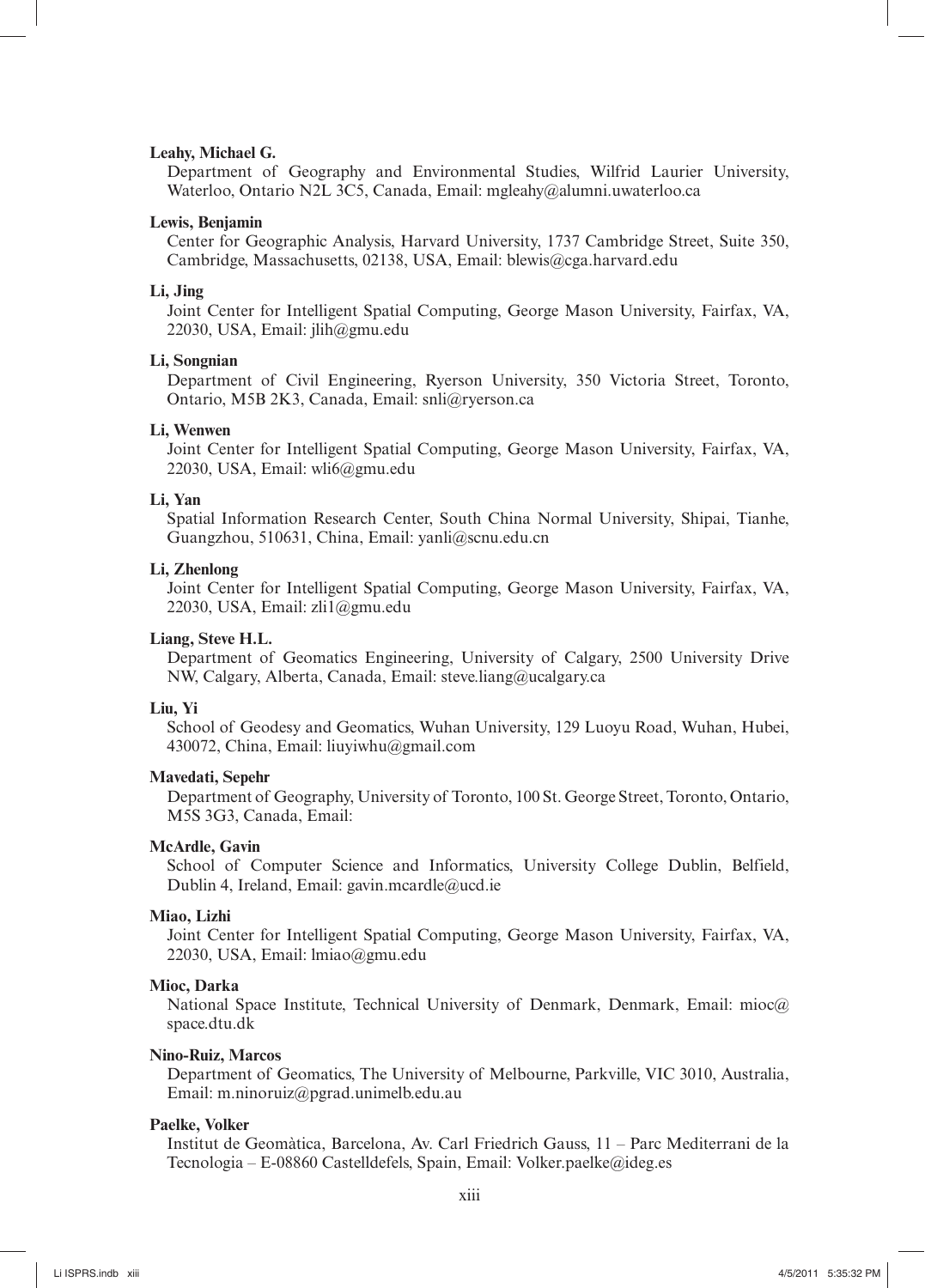#### **Pebesma, Edzer**

Institute for Geoinformatics, University of Muenster, Weseler Strasse 253, 48151 Münster, Germany, Email: edzer.pebesma@uni-muenster.de

#### **Pullar, David**

Geography, Planning and Environmental Management, The University of Queensland, Brisbane, Australia 4072, Email: d.pullar@uq.edu.au

#### **Reed, Carl**

Open Geospatial Consortium, Inc., Wayland, MA 01778-5037, USA, Email: creed@ opengeospatial.org

#### **Rinner, Claus**

Department of Geography, Ryerson University, 350 Victoria Street, Toronto, Ontario, M5B 2K3, Canada, Email: crinner@ryerson.ca

#### **Schall, Gerhard**

Graz University of Technology, Inffeldgasse 16, 8010 Graz, Austria, Email: schall@icg. tugraz.at

#### **Schöning, Johannes**

DFKI GmbH, Campus D3\_2, Stuhlsatzenhausweg 3, D-66123 Saarbruecken, Germany, Email: johannes.schoening@dfki.de

#### **Stock, Christian**

Department of Geomatics, The University of Melbourne, Parkville, VIC 3010, Australia, Email: cstock@skm.com.au

#### **Sun, Min**

Joint Center for Intelligent Spatial Computing, George Mason University, Fairfax, VA, 22030, USA, Email: msun@gmu.edu

#### **Tan, Tele**

Department of Computing, Curtin University, Box U1987, Perth, Western Australia, AUSTRALIA 6845, Email: t.tan@curtin.edu.au

#### **Torpie, David**

Queensland Treasury, Brisbane, Australia, 4000, Email: TK

#### **Tsou, Ming Hsiang (Ming)**

Department of Geography, San Diego State University, 5500 Campanile Drive, San Diego, California, USA, Email: mtsou@mail.sdsu.edu

#### **Veenendaal, Bert**

Department of Spatial Sciences, Curtin University, Perth Western, Australia 6845, Email: B.Veenendaal@curtin.edu.au

#### **Wagner, Detlev**

Faculty of Geomatics, Computer Science and Mathematics, Stuttgart University of Applied Sciences, Schellingstr 24, 70174 Stuttgart, Germany, Email: detlev.wagner@ hft-stuttgart.de

#### **Wang, Jin**

Department of Geomatics Engineering, University of Calgary, 2500 University Drive NW, Calgary, Alberta, Canada, Email: wangjing@ucalgary.ca

#### **Wang, Peter**

Department of Geomatics, The University of Melbourne, Parkville, VIC 3010, Australia, Email: p.wang2@pgrad.unimelb.edu.au